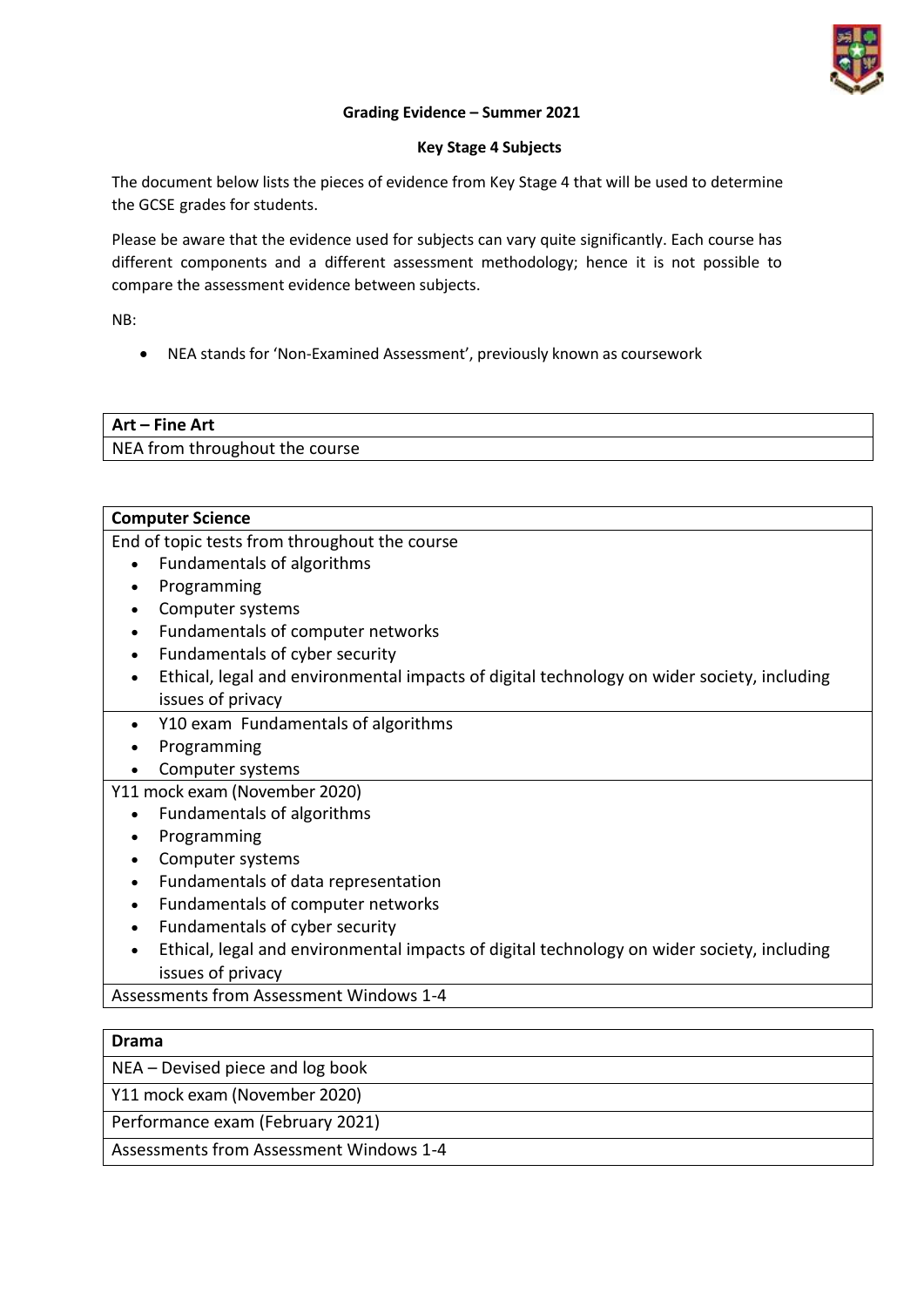

# **English Language**

Classwork and home learning from throughout the course – an assortment of questions, different tasks will have been completed by different classes

Y10 exam – Full paper 1

Y11 mock exam (November 2020) – Full paper 1 and full paper 2 (Paper 2 externally marked)

Assessments from Assessment Windows 3-4

## **English Literature**

Classwork and home learning from throughout the course - an assortment of questions, different tasks will have been completed by different classes

Y10 exam – A single literature question – part of a paper. Different classes may have done slightly different questions but on the same text.

Y11 mock exam (November 2020) – A single literature question – all classes completed the same task.

Assessments from Assessment Windows 1-2

## **Food Technology**

NEA – Full portfolio and making components

Y11 mock exam (November 2020) - Section A and Section B

Assessments from Assessment Windows 1-4

#### **French**

Y11 mock exam (November 2020)

• Full GCSE paper including listening, reading and writing

Assessments from Assessment Windows 1-4

## **Geography**

Y11 mock exam (November 2020) Physical Geography:

- Living World
- UK Physical Landscapes
- Human Geography:
- Urban Issues and Challenges
- Changing Economic World

Assessments from Assessment Windows 1-4

## **History**

Class essays from throughout the course

Y10 exam

Paper 1 Germany: Democracy to Dictatorship, 1890-1945

- Y11 mock exam (November 2020)
	- Germany: Democracy to Dictatorship, 1890-1945 & Conflict & Tension: The Interwar years 1919-1918

Assessments from Assessment Windows 1-4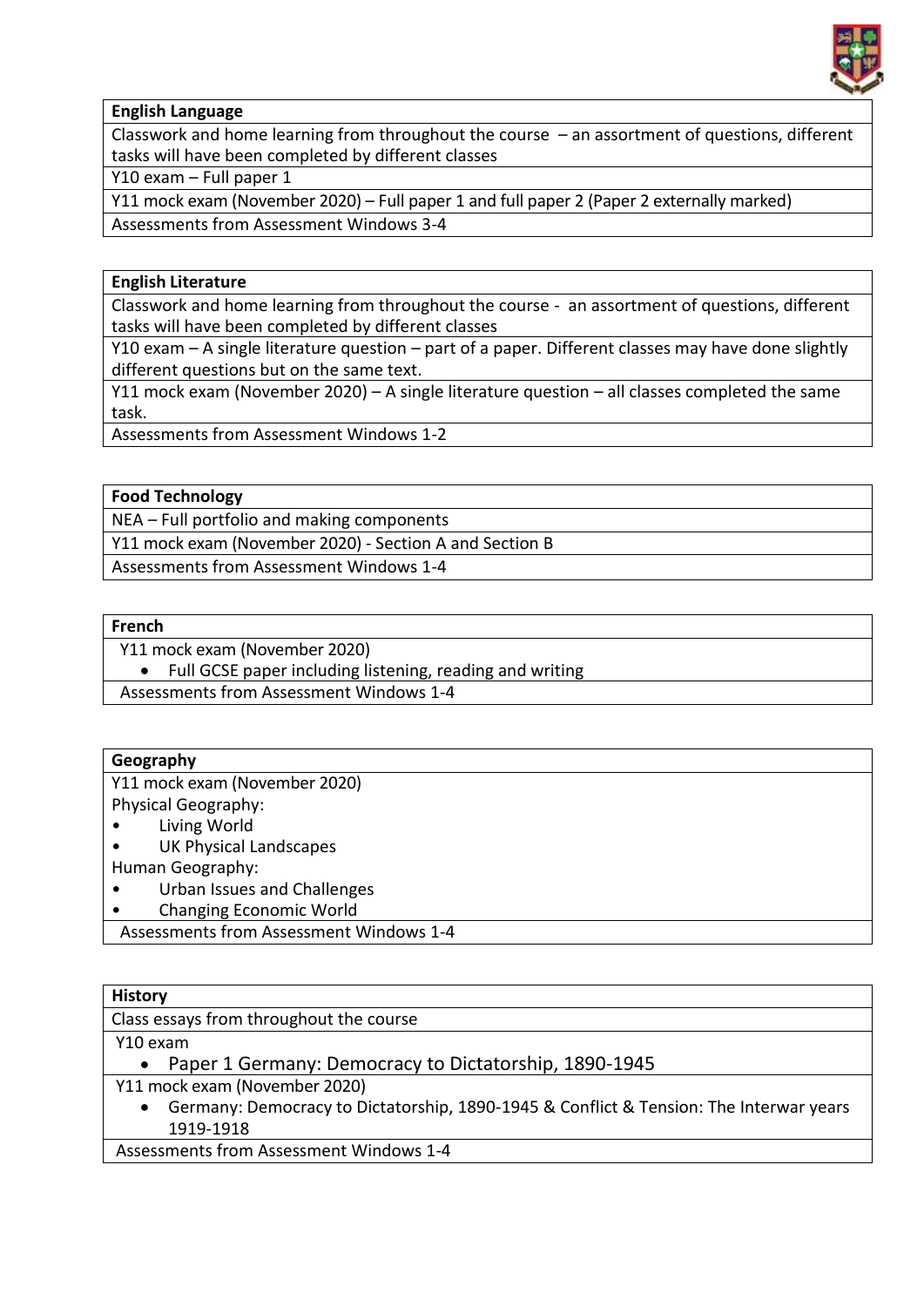

**Mathematics**

Y11 mock exam (November 2020)

A broad range of topics from either Higher or Foundation tier

Assessments from Assessment Windows 1-4

Class essays from throughout the course NEA (Teacher assessed)

Assessments from Assessment Windows 1-4

## **Physical Education**

Y11 mock exam (November 2020)

Assessments from Assessment Windows 1-4

## **Performing Arts**

Class essays from throughout the course

NEA (RSL moderated)

Assessments from Assessment Windows 1-4

## **Product Design**

NEA – Portfolio covering the full design component

Y11 mock exam (November 2020) - Full Paper

Assessments from Assessment Windows 1-4

| <b>Religious Studies</b>                                                                           |
|----------------------------------------------------------------------------------------------------|
| In class assessments, under timed conditions (7 units per student; including 4 post Lockdown 2021) |
| Online mock exam assessments (4 units during Lockdown 2020)                                        |
| Full Mock Exam Paper (November 2020) (4 units)                                                     |
| Resit Assessments under timed conditions (as part of an after school intervention group)           |
| Assessments from Assessment Windows 1-4                                                            |

## **Spanish**

Year 11 mock exam (November 2020)

Full GCSE paper including listening, reading and writing

Assessments from Assessment Windows 1-4

# **Textiles**

NEA from throughout the course